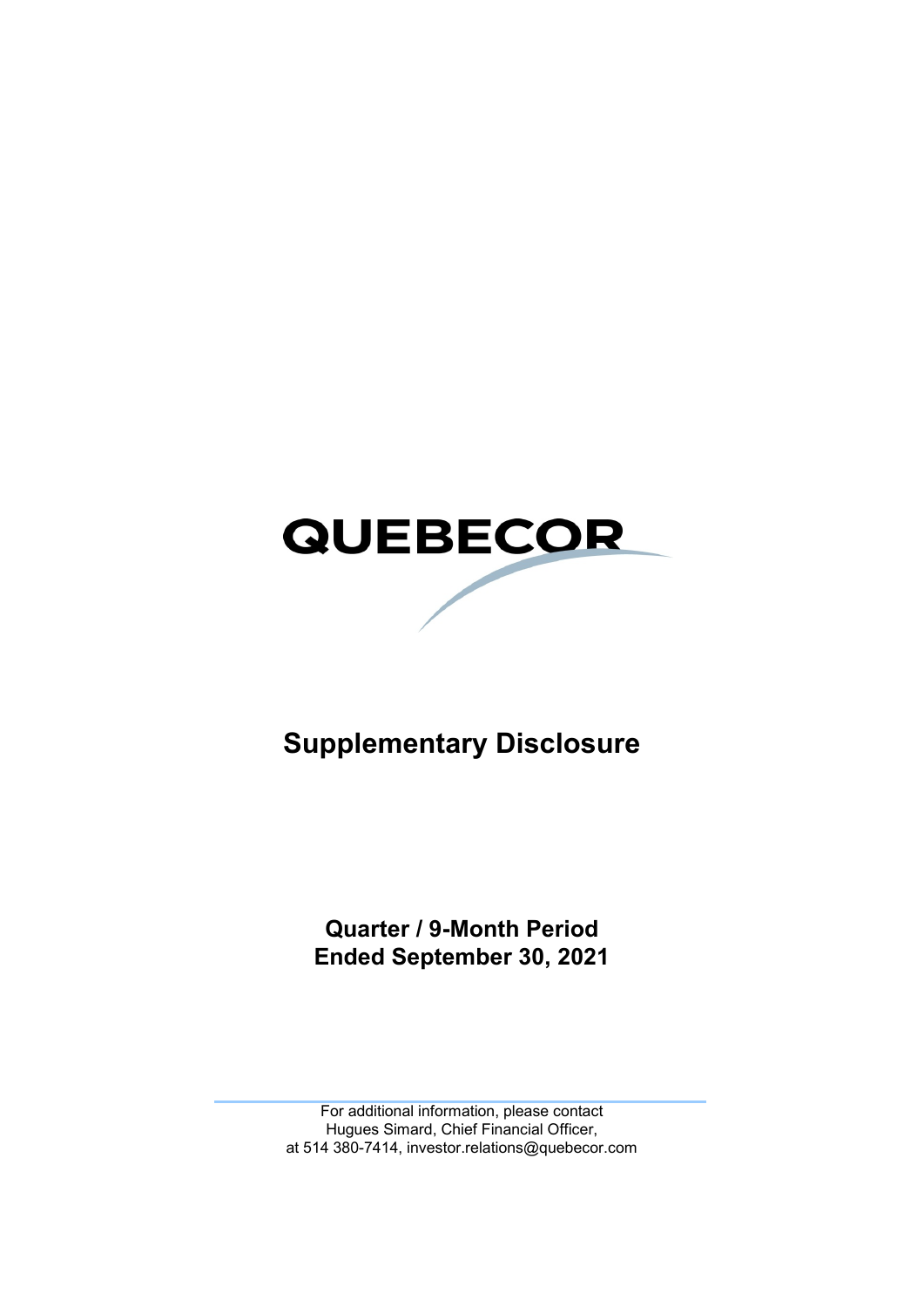## **Supplementary Disclosure September 30, 2021 Net Income Attributable to Shareholders**

|                                                                                                                                            | 3rd Quarter |        | <b>YTD</b> |        |
|--------------------------------------------------------------------------------------------------------------------------------------------|-------------|--------|------------|--------|
|                                                                                                                                            | 2021        | 2020   | 2021       | 2020   |
| Net income per share (basic)                                                                                                               | \$0.71      | \$0.56 | \$1.71     | \$1.77 |
| Net income, before gains and losses on<br>valuation and translation of financial instruments,<br>unusual items and discontinued operations | \$0.73      | \$0.69 | \$1.90     | \$1.70 |

## **Reconciliation of earnings per share**

|                                                     | 3rd Quarter |        | <b>YTD</b> |        |
|-----------------------------------------------------|-------------|--------|------------|--------|
|                                                     | 2021        | 2020   | 2021       | 2020   |
|                                                     |             |        |            |        |
| Net income per share, before gains and losses on    |             |        |            |        |
| valuation and translation of financial instruments. |             |        |            |        |
| unusual items and discontinued operations           | \$0.73      | \$0.69 | \$1.90     | \$1.70 |
| Other adjusments <sup>1</sup> :                     |             |        |            |        |
| Unusual items                                       | (0.04)      | (0.06) | (0.22)     | (0.09) |
| Gain (loss) on valuation and translation            |             |        |            |        |
| of financial instruments                            | 0.02        | (0.07) | 0.03       | 0.03   |
| Discontinued operations                             |             |        |            | 0.13   |
| Total                                               | (0.02)      | (0.13) | (0.19)     | 0.07   |
| Reported net income per share (basic)               | \$0.71      | \$0.56 | \$1.71     | \$1.77 |

1 After taxes and non-controlling interest.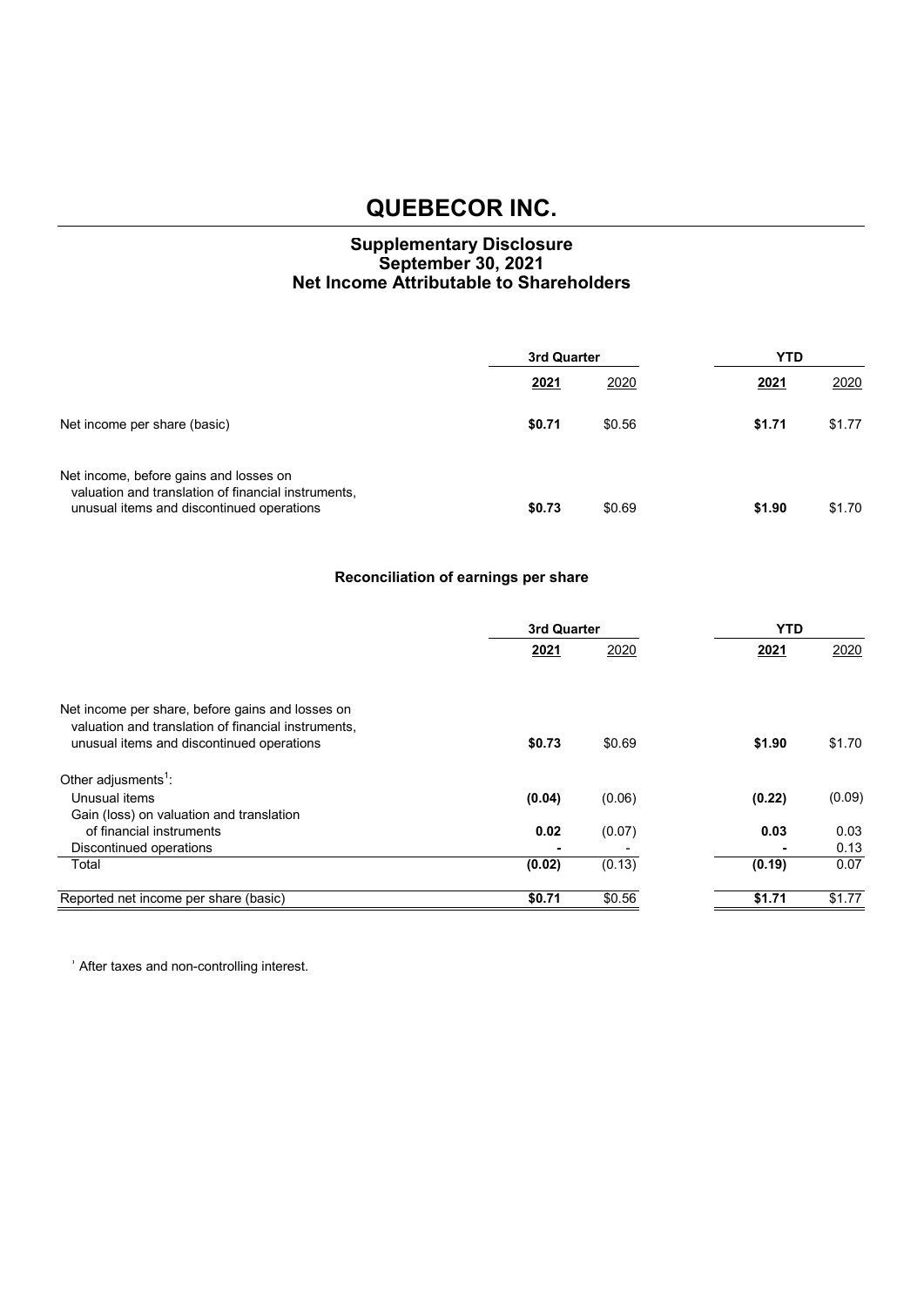### **Supplementary Disclosure September 30, 2021 Capital Structure**

| (all amounts in millions of Canadian dollars) |  |  |  |  |  |
|-----------------------------------------------|--|--|--|--|--|
|-----------------------------------------------|--|--|--|--|--|

#### *Quebecor Inc.*

| Mortgage loan due in 2022                                                                 | \$<br>44.9    |
|-------------------------------------------------------------------------------------------|---------------|
|                                                                                           | \$<br>44.9    |
| Quebecor Media Inc.                                                                       |               |
| Revolving credit facility due in 2022 (availability: \$300)                               | \$            |
| 5 3/4% Senior Notes due in 2023                                                           | 1,075.4       |
|                                                                                           | 1,075.4       |
| <b>Videotron Ltd.</b>                                                                     |               |
| Revolving credit facility due in 2023 (availability: \$1,500)                             |               |
| 5 3/8% Senior Notes due in 2024                                                           | 760.8         |
| 5 5/8% Senior Notes due in 2025                                                           | 400.0         |
| 5 3/4% Senior Notes due in 2026                                                           | 375.0         |
| 5 1/8% Senior Notes due in 2027                                                           | 760.8         |
| 3 5/8% Senior Notes due in 2028                                                           | 750.0         |
| 3 5/8% Senior Notes due in 2029                                                           | 634.0         |
| 4 1/2% Senior Notes due in 2030                                                           | 800.0         |
| 3 1/8% Senior Notes due in 2031                                                           | 650.0         |
|                                                                                           | 5,130.6       |
| <b>TVA Group Inc.</b>                                                                     |               |
| Revolving credit facility due in 2022 (availability: \$75)                                | 33.8          |
|                                                                                           | 33.8          |
| Other debt                                                                                |               |
| <b>Total Quebecor Media Inc.</b>                                                          | \$<br>6,239.8 |
| <b>TOTAL LONG-TERM DEBT 1</b>                                                             | \$<br>6,284.7 |
| <b>Bank indebtedness</b>                                                                  | 5.6           |
| Exchangeable debentures - Quebecor Inc.                                                   | 2.1           |
| Convertible debentures (cost if settled in cash at maturity) - Quebecor Inc. <sup>2</sup> | 150.0         |
| Lease liabilities                                                                         | 181.6         |
| (Asset) liability related to derivative financial instruments                             | (389.6)       |
|                                                                                           |               |

Cash and cash equivalents :

TVA Group Inc. 2.5

Other 478.2

 $^{\rm 1}$  Excludes changes in the fair value of long-term debt related to hedged interest rate risk and financing fees. See Note 9 to Consolidated Financial Statements.

 $^2$  Based on the market value of a number of shares obtained by dividing the outstanding principal amount by the market price of a Quebecor Inc. Class B share on September 30, 2021, subject to a floor price of approximately \$25.86 and a ceiling price of approximately \$32.32.

**\$ 480.7**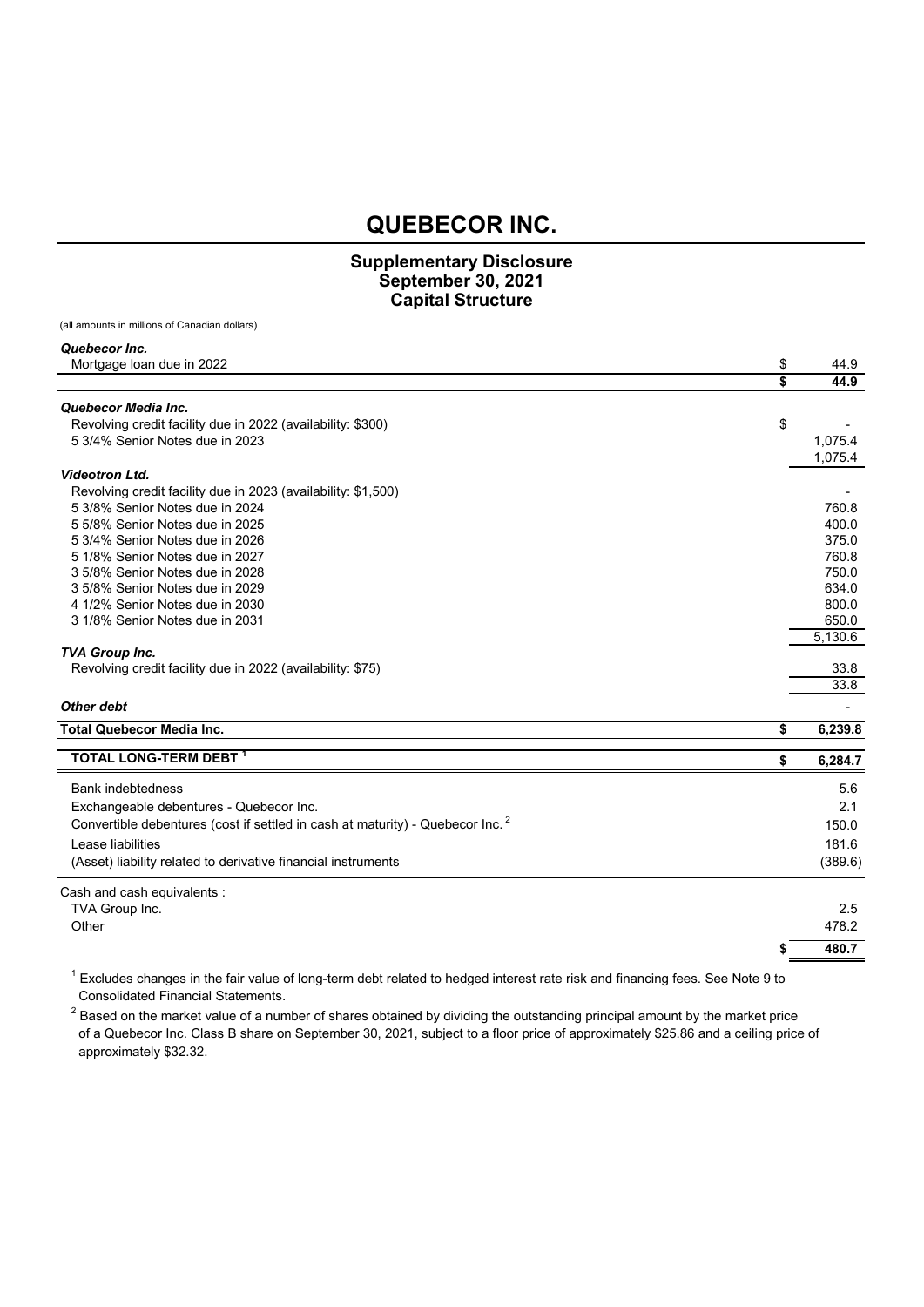## **Supplementary Disclosure September 30, 2021 Consolidated Net Debt Leverage Ratio**

(all amounts in millions of Canadian dollars, except ratios)

|                                                               | 2021      |               |               | 2020          |           |
|---------------------------------------------------------------|-----------|---------------|---------------|---------------|-----------|
|                                                               | Sep 30    | <b>Jun 30</b> | <b>Mar 31</b> | <b>Dec 31</b> | Sep 30    |
| Total long-term debt <sup>1</sup>                             | \$6,284.7 | \$7.714.5     | \$6.376.1     | \$5,786.4     | \$5,952.1 |
| Add (deduct):                                                 |           |               |               |               |           |
| (Asset) liability related to derivative financial instruments | (389.6)   | (489.3)       | (534.3)       | (597.1)       | (798.6)   |
| Lease liabilities                                             | 181.6     | 183.0         | 179.4         | 173.3         | 168.0     |
| Bank indebtedness                                             | 5.6       | 5.6           | 3.3           | 1.7           | 15.2      |
| Cash and cash equivalents                                     | (480.7)   | (1,999.3)     | (759.3)       | (136.7)       | (40.7)    |
| Consolidated net debt excluding convertible debentures        | \$5,601.6 | \$5,414.5     | \$5,265.2     | \$5,227.6     | \$5,296.0 |
| Divided by: trailing 12-month adjusted EBITDA                 | \$2,001.2 | \$1,994.3     | \$1,968.6     | \$1,952.6     | \$1,920.3 |
| Consolidated net debt leverage ratio                          | 2.80x     | 2.71x         | 2.67x         | 2.68x         | 2.76x     |

 $^{\rm 1}$  Excludes changes in the fair value of long-term debt related to hedged interest rate risk and financing fees. See Note 9 to Consolidated Financial Statements.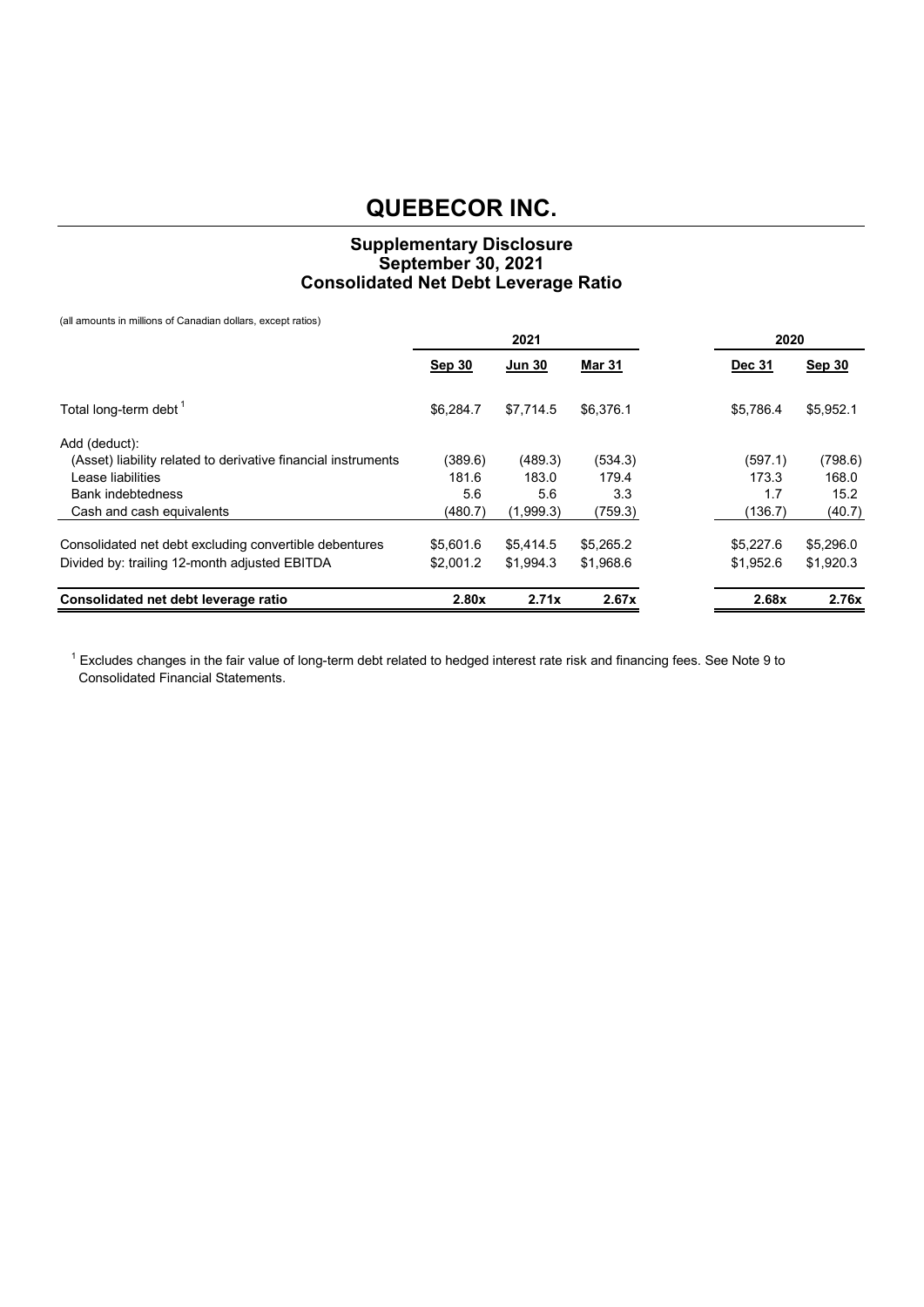## **TELECOMMUNICATIONS**

## **Supplementary Disclosure September 30, 2021 Operating Results**

|                                              |               | 2021        |               | 2020      |               |            |
|----------------------------------------------|---------------|-------------|---------------|-----------|---------------|------------|
|                                              | <b>Sep 30</b> | Jun 30      | <b>Mar 31</b> | Dec 31    | <b>Sep 30</b> |            |
| Revenue-Generating Units ('000) <sup>1</sup> | 6,146.6       | 6,121.0     | 6,141.2       | 6,147.9   | 6,104.9       |            |
| Mobile Telephony Lines ('000)                | 1,571.3       | 1,530.4     | 1,503.2       | 1,481.1   | 1,452.6       |            |
| Homes Passed ('000)                          | 3,030.5       | 3,020.9     | 3,005.1       | 2,994.7   | 2,983.3       |            |
| Internet Subscribers ('000)                  | 1,832.7       | 1,810.2     | 1,804.9       | 1,796.8   | 1,769.8       |            |
| <b>Penetration of Homes Passed</b>           | 60.5%         | 59.9%       | 60.1%         | 60.0%     | 59.3%         |            |
| Television Subscribers ('000)                | 1,428.0       | 1,441.4     | 1,457.5       | 1,475.6   | 1,481.8       |            |
| <b>Penetration of Homes Passed</b>           | 47.1%         | 47.7%       | 48.5%         | 49.3%     | 49.7%         |            |
| Wireline Telephony Lines ('000)              | 847.4         | 872.4       | 897.7         | 924.7     | 947.8         |            |
| Penetration of Homes Passed                  | 28.0%         | 28.9%       | 29.9%         | 30.9%     | 31.8%         |            |
| Over-the-Top Video Subscribers ('000)        | 467.2         | 466.6       | 477.9         | 469.7     | 452.9         |            |
|                                              |               | 3rd Quarter |               |           | <b>YTD</b>    |            |
|                                              | 2021          | 2020        | <b>VAR</b>    | 2021      | 2020          | <b>VAR</b> |
| (in millions)                                |               |             |               |           |               |            |
| Revenues                                     |               |             |               |           |               |            |
| Internet                                     | \$301.4       | \$285.5     | 5.6%          | \$899.8   | \$839.1       | 7.2%       |
| Television                                   | 207.8         | 222.7       | $-6.7%$       | 632.3     | 683.6         | $-7.5%$    |
| Mobile telephony                             | 181.8         | 168.4       | 8.0%          | 527.1     | 488.3         | 7.9%       |
| Wireline telephony                           | 79.4          | 85.4        | $-7.0%$       | 240.8     | 255.1         | $-5.6%$    |
| Mobile equipment sales                       | 72.0          | 80.2        | $-10.2%$      | 195.5     | 179.8         | 8.7%       |
| Wireline equipment sales                     | 51.3          | 50.3        | 2.0%          | 148.2     | 100.7         | 47.2%      |
| Other                                        | 45.8          | 45.4        | 0.9%          | 138.2     | 135.1         | 2.3%       |
| <b>Felecommunications</b>                    | \$939.5       | \$937.9     | 0.2%          | \$2,781.9 | \$2,681.7     | 3.7%       |
| <b>Adjusted EBITDA</b>                       |               |             |               |           |               |            |
| Telecommunications                           | \$476.8       | \$483.6     | $-1.4%$       | \$1,409.2 | \$1,382.7     | 1.9%       |
| Cash flows used for:                         |               |             |               |           |               |            |
| <b>Additions to PP&amp;E</b>                 | \$114.8       | \$133.9     |               | \$323.7   | \$312.3       |            |
| Additions to Intangible Assets               | 197.3         | 29.6        |               | 290.7     | 165.7         |            |
| Telecommunications                           | \$312.1       | \$163.5     | 90.9%         | \$614.4   | \$478.0       | 28.5%      |
| Mobile Telephony ABPU <sup>2</sup>           | \$50.15       | \$50.98     |               | \$50.13   | \$50.96       |            |
| Total ABPU <sup>2</sup>                      | \$50.55       | \$49.94     |               | \$50.39   | \$49.85       |            |

<sup>1</sup> Revenue-generating units (" RGUs ") are the sum of subscriptions to the television, Internet access and Club illico over-the-top video services, plus subscriber connections to the wireline and mobile telephony services.

 $^2$  Average billing per unit (" ABPU ") is an indicator used to measure monthly average subscription billing per revenue-generating unit.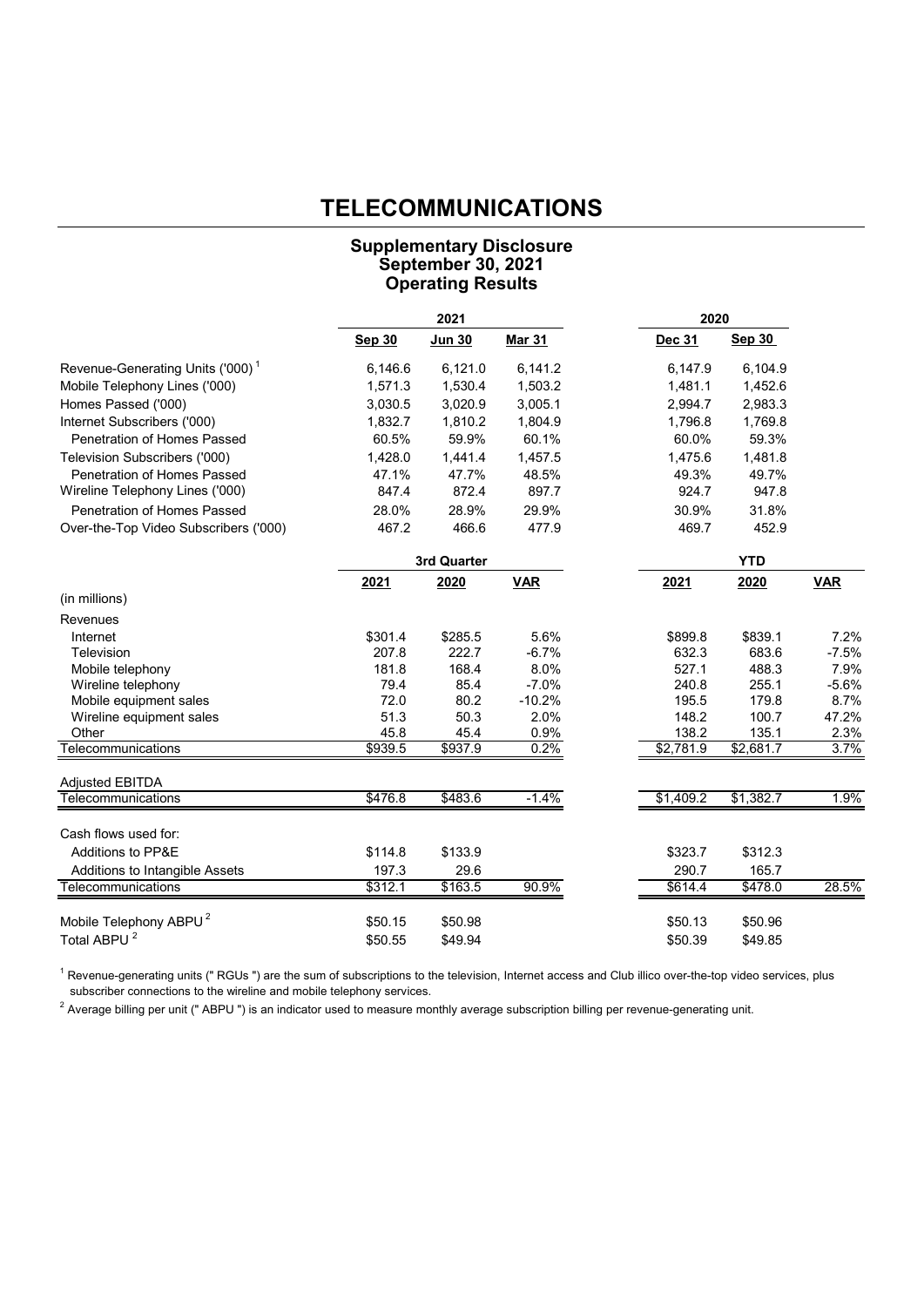## **Supplementary Disclosure September 30, 2021 Shares Held in Subsidiaries**

|                                           | <b>Number</b> |            |            |
|-------------------------------------------|---------------|------------|------------|
|                                           | of shares     | Equity (%) | Voting (%) |
| <b>Shares held by Quebecor Inc.</b>       |               |            |            |
| Quebecor Media Inc.                       | 79,377,062    | 100.0%     | 100.0%     |
| <b>Shares held by Quebecor Media Inc.</b> |               |            |            |
| TVA Group Inc.                            | 29,539,364    | 68.4%      | 99.9%      |